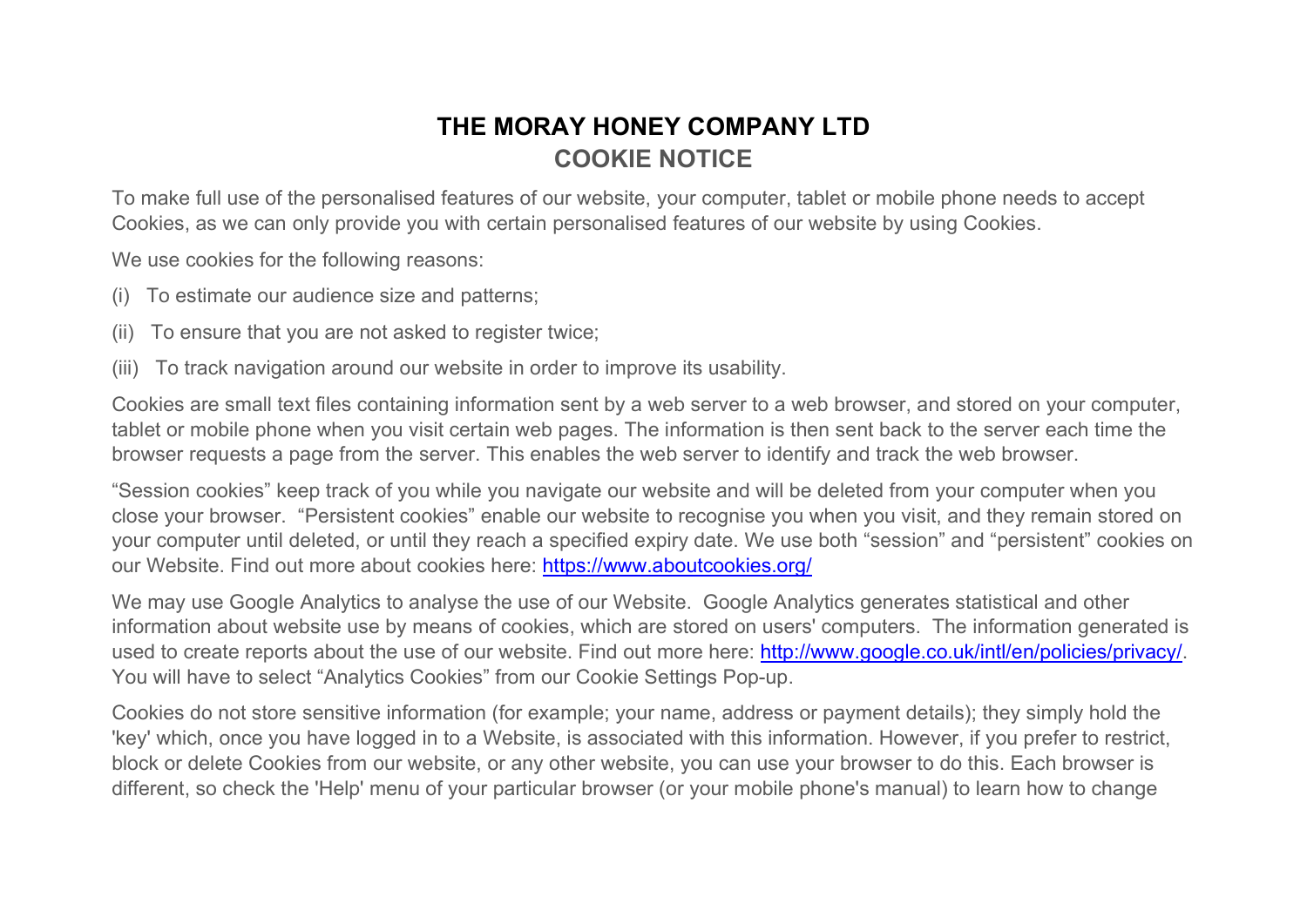your Cookie preferences. Most browsers allow you to reject all cookies, whilst some browsers allow you to reject just third party cookies. Blocking all cookies can have a negative impact upon the usability of many websites, including our website.

## THIRD PARTY COOKIES

When you visit The Moray Honey Company Ltd's you may encounter some Cookies that are not related to our website or company. If you go on to a web page that contains embedded content, for example from YouTube or Google Maps, you may be sent Cookies from these websites. If you 'share' our website content with friends through social networks – such as Facebook and Twitter - you may be sent Cookies from these websites. As we have no control over these Cookies, we recommend you check the third-party websites for more information about their Cookies and how to manage them. You will have to select "You Tube/Video/Google Maps Cookies" from our Cookie Settings Pop-up.

To learn more about the Cookies on your device set by other companies, and opt out of them if you wish, please see the Network Advertising Initiative website. Find out more here: www.networkadvertising.org/choices/

Here is a list of the main Cookies used The Moray Honey Company, and what they are used for:

| <b>Cookie</b>                                | Name of Purpose of Cookie                                                                                                                                       | More Information |
|----------------------------------------------|-----------------------------------------------------------------------------------------------------------------------------------------------------------------|------------------|
| cookielawinfo-<br>checkbox-<br>advertisement | Used to detect if the visitor has accepted the<br>marketing category in the cookie banner. This<br>cookie us necessary for UK GDPR compliance of<br>the website | Expiry: 1 year   |